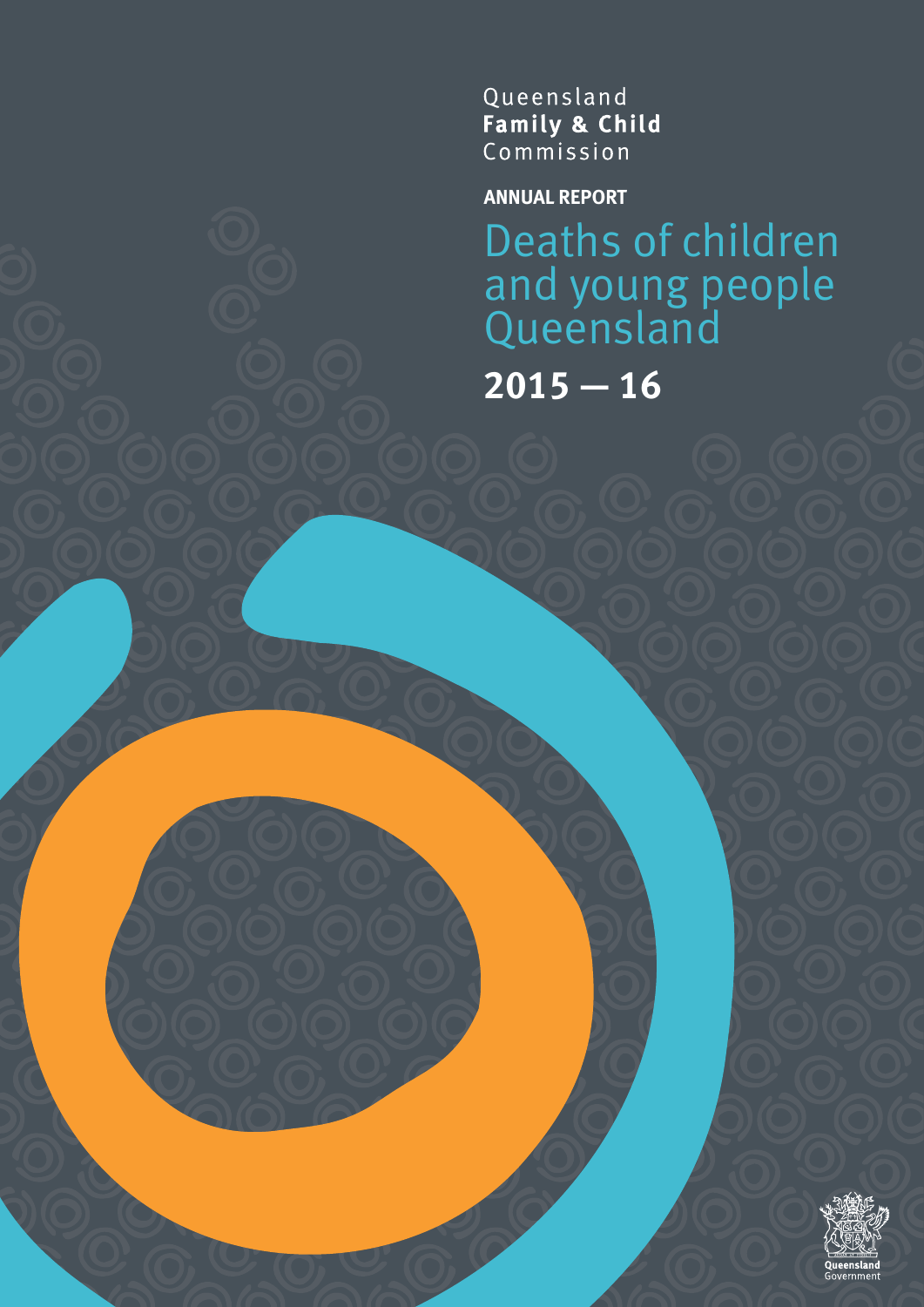### **About this Report**

This report has been prepared under section 29 of the *Family and Child Commission Act 2014*. It describes information on the deaths of children and young people in Queensland registered in the period 1 July 2015 to 30 June 2016.



The Queensland Government is committed to providing accessible services to Queenslanders from all culturally and linguistically diverse backgrounds. If you have difficulty understanding the annual report, you can contact Translating and Interpreting Service National on 13 14 50 (local call charge if calling within Australia; higher rates apply from mobile phones and payphones) to arrange for an interpreter to effectively explain the report to you.

Electronic copies of this and other reports are available on our website at www.qfcc.qld.gov.au

We value the views of our readers and invite you to give us feedback on this report.

#### **Document details**

| Security Classification                   | <b>PUBLIC</b>        |
|-------------------------------------------|----------------------|
| Date of review of security classification | 15 September 2016    |
| Authority                                 | <b>OFCC</b>          |
| Author                                    | <b>OFCC</b>          |
| Documentation status                      | <b>Final Version</b> |

### **Contact for enquiries**

All enquiries regarding this document should be directed in the first instance to the Commission's Operations Program, PO Box 15217, Brisbane City East QLD 4002 or by email to [child\\_death\\_prevention@qfcc.qld.gov.au](mailto:child_death_prevention@qfcc.qld.gov.au)

### **Acknowledgements**

This Annual Report: Deaths of children and young people, Queensland, 2015 - 16 was developed and updated by the Queensland Family and Child Commission.

# **Copyright**

*Annual Report: Deaths of children and young people, Queensland, 2015* — *16*

# **Copyright © The State of Queensland (Queensland Family and Child Commission) 2016**

ISSN: 1833-9522 (print); 1833-9530 (online)

# **Licence**

This copyright work is licensed under a Creative Commons Attribution (CC BY) 4.0 International licence.



To view a copy of this licence, visit <http://creativecommons.org/licences/by/4.0/>

You are free to copy, publicly communicate, reuse and adapt the work, as long as you attribute the Queensland Family and Child Commission and abide by the licence terms. Content from this annual report should be attributed as: The State of Queensland (Queensland Family and Child Commission) Annual Report: Deaths of children and young people, Queensland 2015 — 16.

For permissions beyond the scope of this licence, please contact the Commission's Operations Program, PO Box 15217, Brisbane City East QLD 4002 or by email to [child\\_death\\_prevention@qfcc.qld.gov.au](mailto:child_death_prevention@qfcc.qld.gov.au)

### **Information security**

This document has been security classified using the Queensland Government Information Security Classification (QGISCF) as PUBLIC and will be managed according to the requirements of the QGISCF.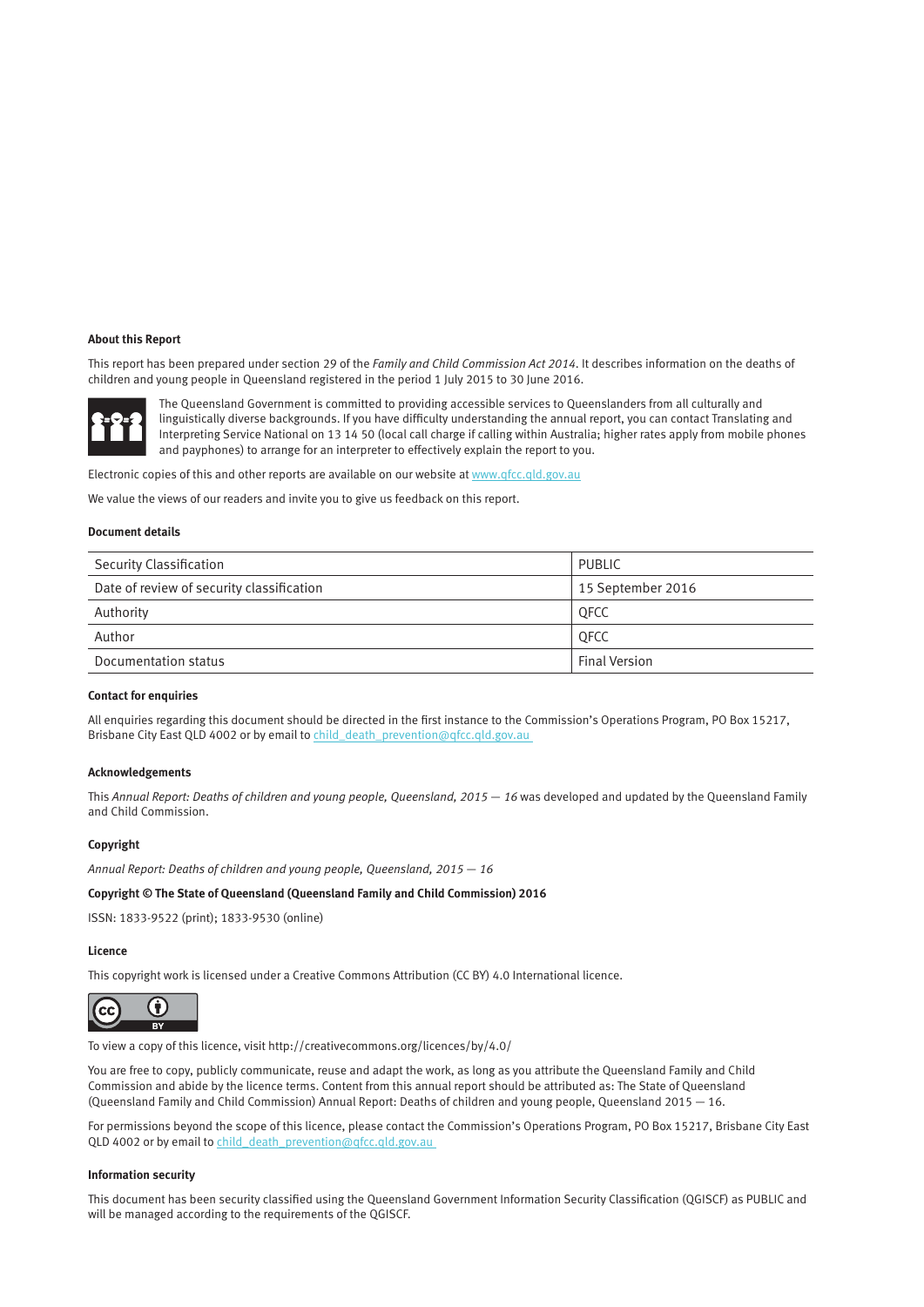

Queensland Family & Child Commission

31 October 2016

The Honourable Annastacia Palaszczuk MP Premier of Queensland and Minister for the Arts Executive Building 100 George Street BRISBANE QLD 4000

# Dear Premier

In accordance with section 29(1) of the *Family and Child Commission Act 2014*, I provide to you the Queensland Family and Child Commission's annual report analysing the deaths of Queensland children and young people.

The report analyses the deaths of all children and young people in Queensland registered between 1 July 2015 to 30 June 2016, with a particular focus on external (non-natural) causes.

I draw your attention to section 29(7) of the *Family and Child Commission Act 2014* which requires you to table this report in the Parliament within 14 sitting days.

Yours sincerely

Chery) Vardo

**Cheryl Vardon** Principal Commissioner Queensland Family and Child Commission

Level 22, 53 Albert Street, Brisbane Qld 4000 PO Box 15217, Brisbane City East Qld 4002 **Telephone** 07 3900 6000 **Facsimile** 07 3900 6050 **Website** www.qfcc.qld.gov.au www.talkingfamlies.qld.gov.au

**i**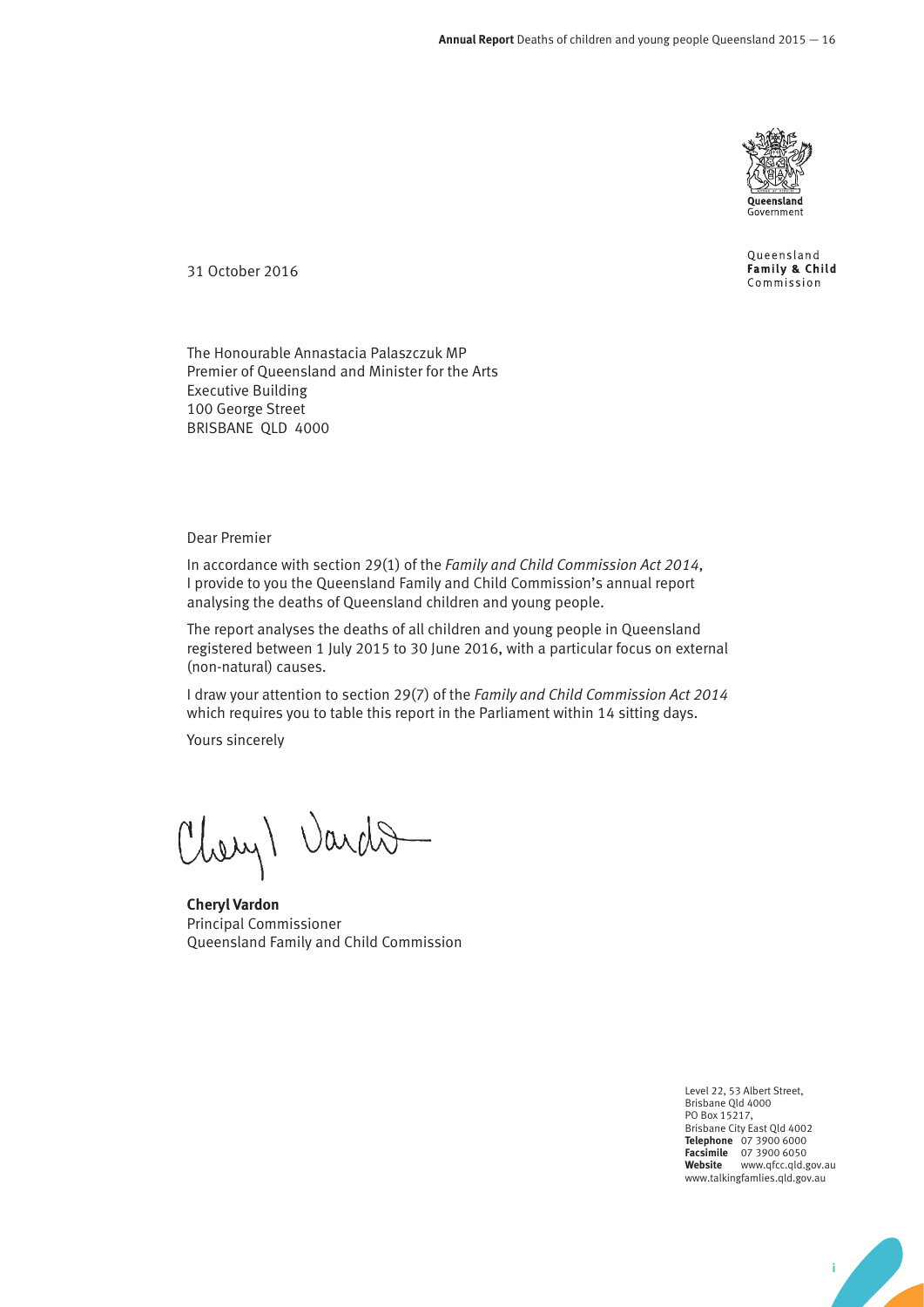# **Contents**

| <b>Acknowledgements</b>                                         | İ٧ |
|-----------------------------------------------------------------|----|
| <b>Foreword</b>                                                 | 1  |
| <b>Executive summary</b>                                        | 3  |
| <b>Chapter 1-Child deaths in Queensland</b>                     | 9  |
| Key findings                                                    | 9  |
| Child deaths in Queensland $2013 - 16$                          | 10 |
| Child deaths in Queensland: Findings 2015 - 16                  | 11 |
| <b>Chapter 2-Deaths from diseases and morbid conditions</b>     | 17 |
| Key findings                                                    | 17 |
| Deaths from diseases and morbid conditions $2013 - 16$          | 18 |
| Deaths from diseases and morbid conditions: Findings 2015 - 16  | 20 |
| Major causes                                                    | 24 |
| <b>Chapter 3-Transport-related deaths</b>                       | 27 |
| Key findings                                                    | 27 |
| Transport-related deaths 2013 - 16                              | 28 |
| Transport-related deaths: Findings 2015 - 16                    | 29 |
| Transport-related characteristics                               | 31 |
| Risk factors                                                    | 32 |
| <b>Chapter 4-Drowning</b>                                       | 33 |
| Key findings                                                    | 33 |
| Drowning $2013 - 16$                                            | 34 |
| Drowning: Findings $2015 - 16$                                  | 35 |
| Key issues                                                      | 36 |
| <b>Chapter 5-Other non-intentional injury-related deaths</b>    | 39 |
| Key findings                                                    | 39 |
| Other non-intentional injury-related deaths $2013 - 16$         | 40 |
| Other non-intentional injury-related deaths: Findings 2015 - 16 | 41 |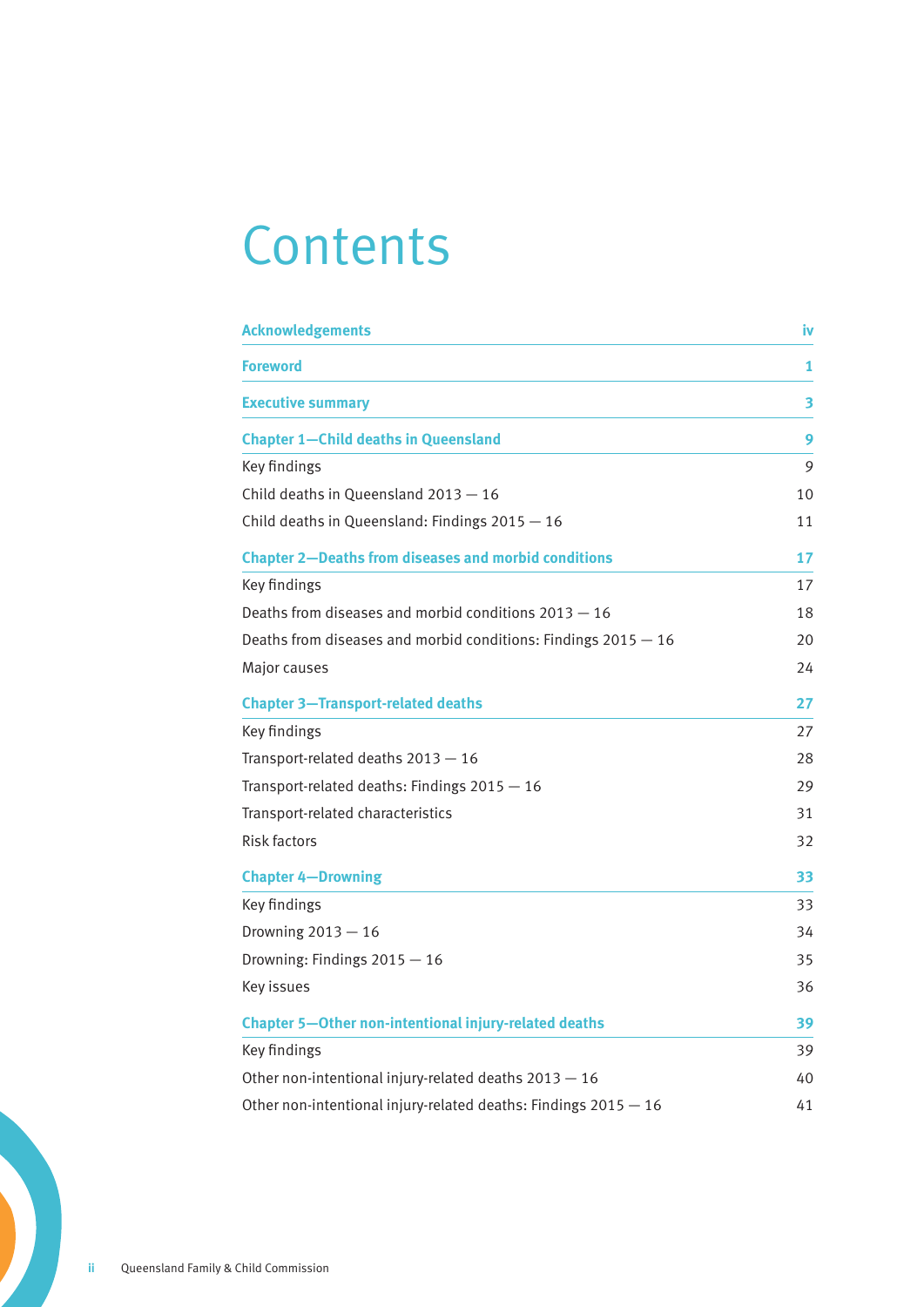| <b>Chapter 6-Suicide</b>                                  | 43 |
|-----------------------------------------------------------|----|
| Key findings                                              | 43 |
| Suicide 2013 - 16                                         | 44 |
| Defining and classifying suicide                          | 45 |
| Suicide: Findings $2015 - 16$                             | 45 |
| Circumstances of death                                    | 46 |
| Precipitating incidents and stressful life events         | 48 |
| <b>Chapter 7-Fatal assault and neglect</b>                | 51 |
| Key findings                                              | 51 |
| Fatal assault and neglect $2013 - 16$                     | 52 |
| Defining fatal assault and neglect                        | 53 |
| Fatal assault and neglect: Findings 2015 - 16             | 54 |
| When a child is missing                                   | 55 |
| Vulnerability characteristics                             | 56 |
| <b>Chapter 8-Sudden unexpected deaths in infancy</b>      | 57 |
| Key findings                                              | 57 |
| Sudden unexpected deaths in infancy $2013 - 16$           | 58 |
| The classification of sudden unexpected deaths in infancy | 59 |
| Sudden unexpected deaths in infancy: Findings $2015 - 16$ | 60 |
| Cause of death                                            | 62 |
| <b>Chapter 9-Child death prevention activities</b>        | 65 |
| Researcher access to child death data                     | 66 |
| Research partnerships                                     | 67 |
| Advisory bodies                                           | 67 |
| <b>List of Abbreviations</b>                              | 68 |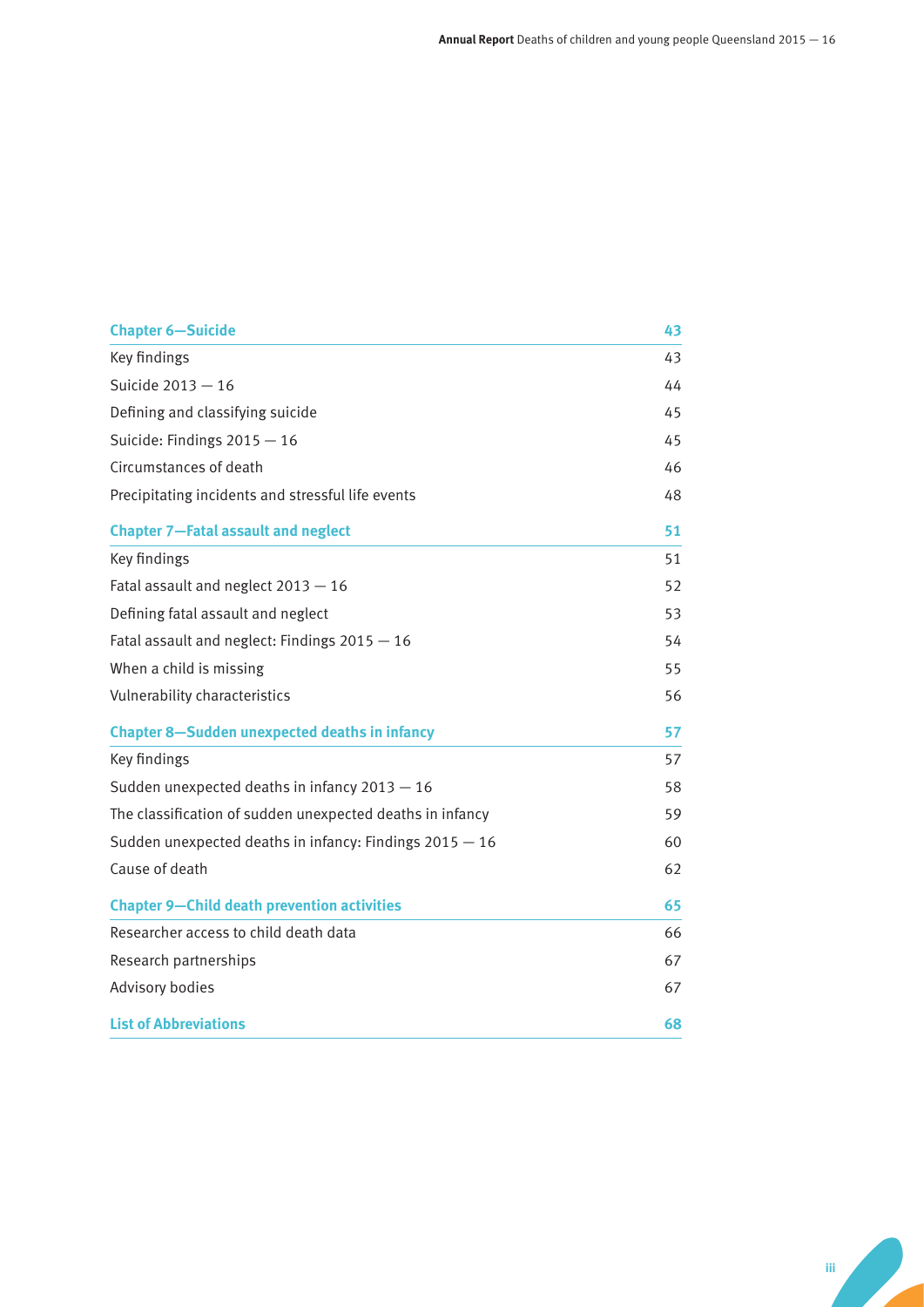# Acknowledgements

The Queensland Family and Child Commission (QFCC) acknowledges the unique and diverse cultures of Aboriginal and Torres Strait Islander people and notes that, throughout this document, the term Aboriginal and Torres Strait Islander has been used to collectively describe two distinct groups of people. The QFCC respects the beliefs of the Aboriginal and Torres Strait Islander peoples and advises there is information regarding Aboriginal and Torres Strait Islander deceased people in this report.

The QFCC would like to thank the government departments and non-government organisations who contributed data and provided advice for this report. Particular appreciation is expressed to officers from the Registry of Births, Deaths and Marriages; the Office of the State Coroner; the Queensland Police Service; the Queensland Ambulance Service; Queensland Health; the Department of Communities, Child Safety and Disability Services (DCCSDS); the Australian Bureau of Statistics (ABS); and Queensland Treasury. The Victorian Department of Justice and Regulation is also acknowledged as administrators of the National Coronial Information System.

The QFCC would also like to acknowledge the contribution of data from other Australian and New Zealand agencies and committees who perform similar child death review functions. This data has been compiled for an inter-jurisdictional overview representing further steps towards developing a nationally comparable child death review dataset. The overview is available in supplementary information and can be accessed online at [www.qfcc.qld.gov.au](http://www.qfcc.qld.gov.au).

The contribution of officers from the QFCC's Operations Program who maintained the Queensland Child Death Register, analysed the data and prepared the report is also acknowledged and appreciated.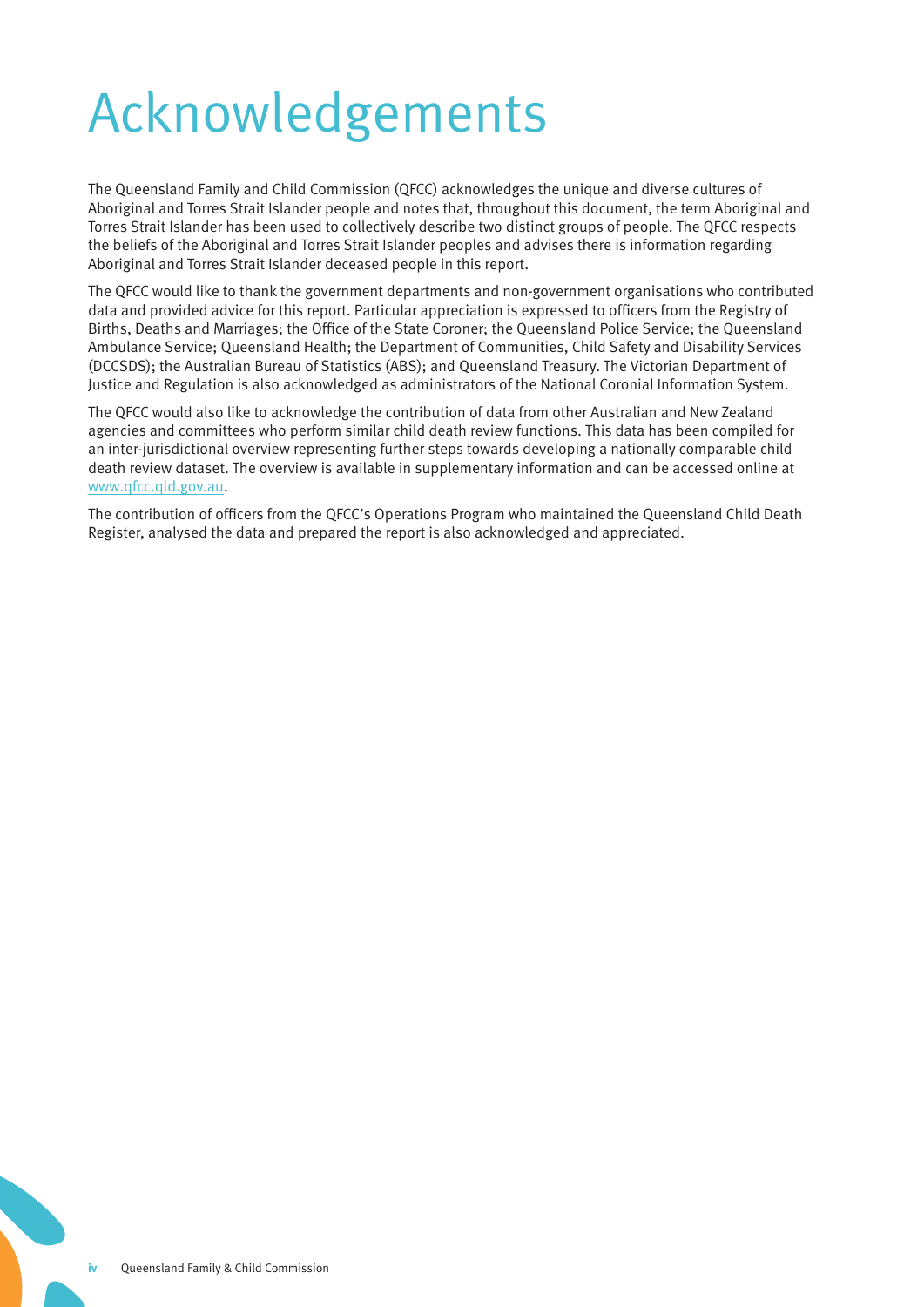# Foreword

The QFCC's legislative mandate to register, analyse and report on trends and patterns in child deaths contributes to Australia's commitment as a signatory to the United Nations Convention on the Rights of the Child (UNCRC). In particular, Article 24 of UNCRC requires that, among other things, parties shall implement measures designed to achieve the highest attainable standard of health, including taking measures that diminish infant and child mortality.

Underpinning these formal reasons for reviewing child deaths rests the very human elements of not wanting young lives to end prematurely and the desire to dignify those who do die with a determined search for the contributing factors. In this way we strive to give meaning to the personal heartbreak of lives lost too soon by finding ways to prevent future tragedy.

On behalf of the QFCC, I would like to extend my sincere condolences to the families, carers and friends of the 390 children and young people whose deaths we registered in 2015 — 16.

This report, the twelfth in the series, analyses the deaths of these children and young people by focusing on the circumstances and risk factors surrounding external (non-natural) causes of death and sudden unexpected deaths in infancy (SUDI).

The QFCC now holds data and information in relation to 5843 children and young people whose deaths have been registered in Queensland since 1 January 2004. We use this evidence base to:

- provide tailored data to stakeholders in support of their prevention efforts
- partner in research and systemic reviews where areas of concern are identified
- proactively publish and promote trend information and prevention messages to stakeholders and the community
- provide evidence-based submissions to help inform the development of policy and legislation
- prepare and publish this report each year.

The child death review work undertaken by the QFCC demonstrates a desire to deeply, thoroughly and systematically reflect upon the risks that exist in children's lives with a view to preventing them from manifesting or, preferably, eliminating them altogether. Child death reviews are effective in this way over and above the work traditionally performed by statistical bodies because they probe beyond a compilation of death certificate data and routinely involve detailed consideration of autopsies, coronial findings, child protection, health and police information.

Our data is also contemporary. This annual report is compiled and made available for public release within four months of the reporting period closing. Responses to requests for tailored child death data are generally provided within 72 hours.

During the year we noted:

- An overall 12% decrease in child deaths, driven by reductions across natural cause infant deaths and the non-natural causes of transport, suicide, drowning and fatal assault/neglect.
- A 30% decrease in the deaths of Aboriginal and Torres Strait Islander children (compared to the 12% reduction for all children).
- For the first time in a reporting period no deaths were registered involving defective pool fencing, which suggests the introduction of strengthened pool fencing laws and registration of private pools is working as a prevention mechanism.
- Favourable Parliamentary consideration of proposed changes to strengthen smoke alarms laws. The QFCC supported the initiative in a submission analysing 32 child deaths in house fires over a 12-year period.
- As with previous years, the deaths of children known to the child protection system occurred at a higher rate than the general population. This is explained, to a large extent, by the significant disadvantage, abuse and neglect these children experience prior to coming to the attention of the child protection system.